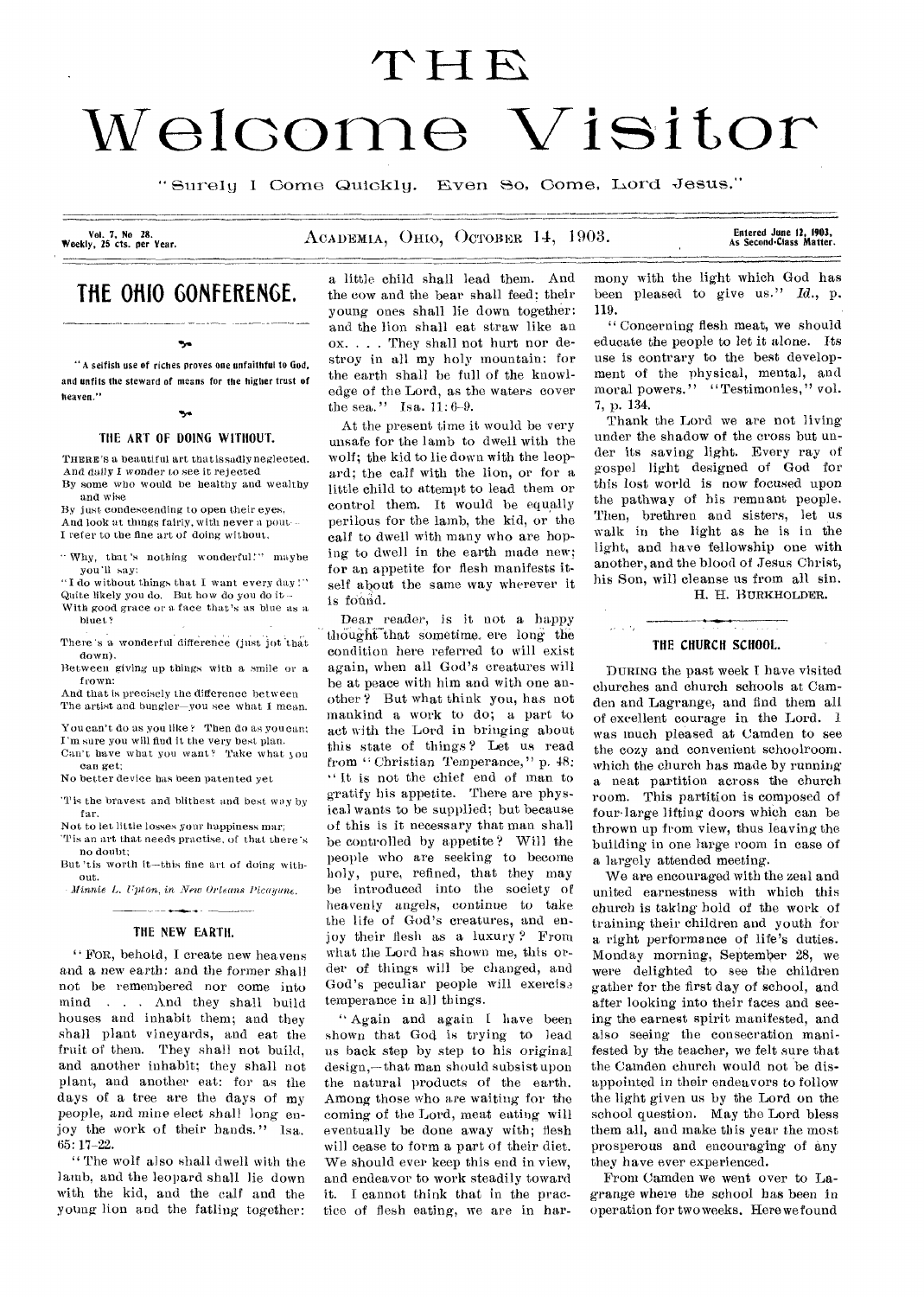the teacher, children, the parents and all the church members filled with love for the work of God and for one another. This we rgarded as a sign of true growth in grace, and after meeting with the brethren and sisters in two school meetings, the quarterly service, and business meeting, and saw the harmony that prevailed on every hand, we felt confident that God was abiding with this people. Since returning from this place we learn that one of the members of the school has been converted, and has consecrated his life to the service of the Master, for which we give God thanks.

We just learn that the church at Akron is planning to open its school October 5. This swells the number of schools to eight. Two more are planning to open soon. May God bless the work is our prayer.

CHAS. E. WELCH, *Ed. Sec. Oct. 6, 1903.* 

#### Lagrange.

DEAR VISITOR: IT was my privilege to spend Sabbath and Sunday, October 3 and 4, with the church at Lagrange. On Sabbath the ordinances of the Lord's house were celebrated, and the Lord came very near us by his Spirit. On Saturday night an open air service was held and fully 200 people were in attendance. A number of our brethren and sisters witnessed for Christ. These open air meetings are regularly conducted by the Lagrange church,and are the means of bringing the gospel before those who do not attend church.

On Sunday morning we had an interesting meeting where plans for aggressive work were discussed. In the evening a special service was held for the unsaved, and the Lord touched the hearts of those present. One young man yielded himself to God and signified his disire to be numbered among God's people. It made our hearts rejoice. Many others are under deep conviction, and some are almost persuaded now to believe.

The closing service was one long to be remembered. The brethren will continue Sunday evening services, and will make a special effort for the unsaved The brethren and sisters are standing shoulder to shoulder, and a spirit of unity and fellowship is manifest in a marked degree. An effort is being made with the *Family Bible Teacher,* and this is not confined to Lagrange alone, but the surrounding towns are being visited with these. May the Lord's blessing be with the faithful little flock in this place, and may their earnestness and zeal be an incentive to all our brethren in Ohio. HENRY DEFLUITER.

## OHIO TRAGT SOGIETY.

#### WHAT SHALL I DO ?

" THERE are scores who have real ability, who are rusting from inaction, and yet many of these do not know how to set themselves at work for the Master." This quotation implies that many are asking the question, " What shall I do?" For an answer, read Acts 1:4, 5, 8; and James 1:5. Also read "Power for Witnessing." Every Christian should read this book. Paper binding, 25 cents; cloth, 75 cents. Order of the Ohio Tract Society.

N. S. M.

#### NOTICE.

PLEASE address all communications which contain orders for quarterlies, tracts, books, etc., to the Ohio Tract Society, and not to any individual. Also make all checks, drafts, and money orders for the same payable to the Ohio Tract Society, and not to *(ray* individual. Should you desire to send tithes and offerings to Ohio Conference at the same time, it will be all right to enclose the order in the Conference letter, but write it on a separate sheet of paper. One check, draft, or money order may cover the entire amount both for the Conference, and<br>the Ohio Tract Society. N. S. M. the Ohio Tract Society.

#### JOB'S PRAYER FOR THE PUBLICATION OF BOOKS.

"OH that my words were now written! Oh that they were printed in a book ! That they were graven with an iron pen and lead in the rock forever! For I know that my Redeemer liveth, and that he shall stand at the latter day upon the earth." Job 19: 23-25. These are his words as he looks forward by faith to the time when he would be raised from the dead at the second coming of Christ. He had perfect faith in the second coming of Christ, and it was *this* truth that he prayed might be "written" and<br>" printed in a book." Surely a "printed in a book." Surely a prayer offered in such perfect faith will be answered by the One who was the comfort of Job in all his trouble. Surely, when the time shall come, when this truth is due to the world, God will answer his prayer in a wonderful manner. That will be the time when the truth of the second coming of Christ will be heralded to the world is a manner that "he that may run readeth it." When he is about to come who is to resurrect the sleeping saints and give the reward to all, then it is that this truth should be " written " and " printed in a book."

Yes, it will be printed and " scattered like the autumn leaves." This time has come. The books upon this subject are being " written," and "printed in a book," yes, in many books. God is moving upon the hearts of his people to do this very work. He too is calling for men and women to take these books and place them in the homes of the people. Soon he will come, and then the joy ! oh, the endless joy ! of meeting not only our Redeemer, but the faithful of all ages. Job himself will be there, and then if you have had a part under God in answering his prayer for these truths to be printed in books and placed in the hands of those whom he would save, you will have them in your "crown of rejoicing."

Time is short in which to work. Soon the awful time of trouble will come during which Job prayed to be hid. Do we not already see the tokens of its approach ? Let us, too, pray the prayer of Job, and work to answer our own prayers.

#### Our Books Appreciated.

The following letter received at our publishing house is a sample of many of a like character, which reveal that those who prize God's word will appreciate the books we are placing in the hands of the people. It shows too that these honest souls will consecrate themselves to the good work of placing them in the homes of the people. Ought not this to stir us to greater activity in this work ? The Lord has said that the call for canvassers would be responded to, and if we fail who first hear the call, others will hear and respond and take our crown.

#### . Aug 28, 1903.

REVIEW & HERA' D PUBLISHING CO.. *Dear Sirs:* I see you publish a book called<br>**Sinle Readings for the Home Circle.''** I like " Bible Readings for the Home Circle." the book very much and would like to engage in the sale of it. Why I like it is because it preaches so much pure truth on God's word in such a short way, Send me terms to salesmen, please. by return mail. Sincerely yours,

Now is the time to place these books in the homes of the people. No doubt the agent that placed this book in the hands of this honest soul knows nothing of the results of his work, but God has a care for his truth, and he will water the seed sown, and it will not fail of bringing a harvest.

> The Master calls for reapers, And shall he call in vain? Shall sheaves lie there ungarnered. And waste upon the plain?

> > J. B. BLOSSER.

" BUT the end of all things is near at hand; be ye therefore sober and watch unto prayer."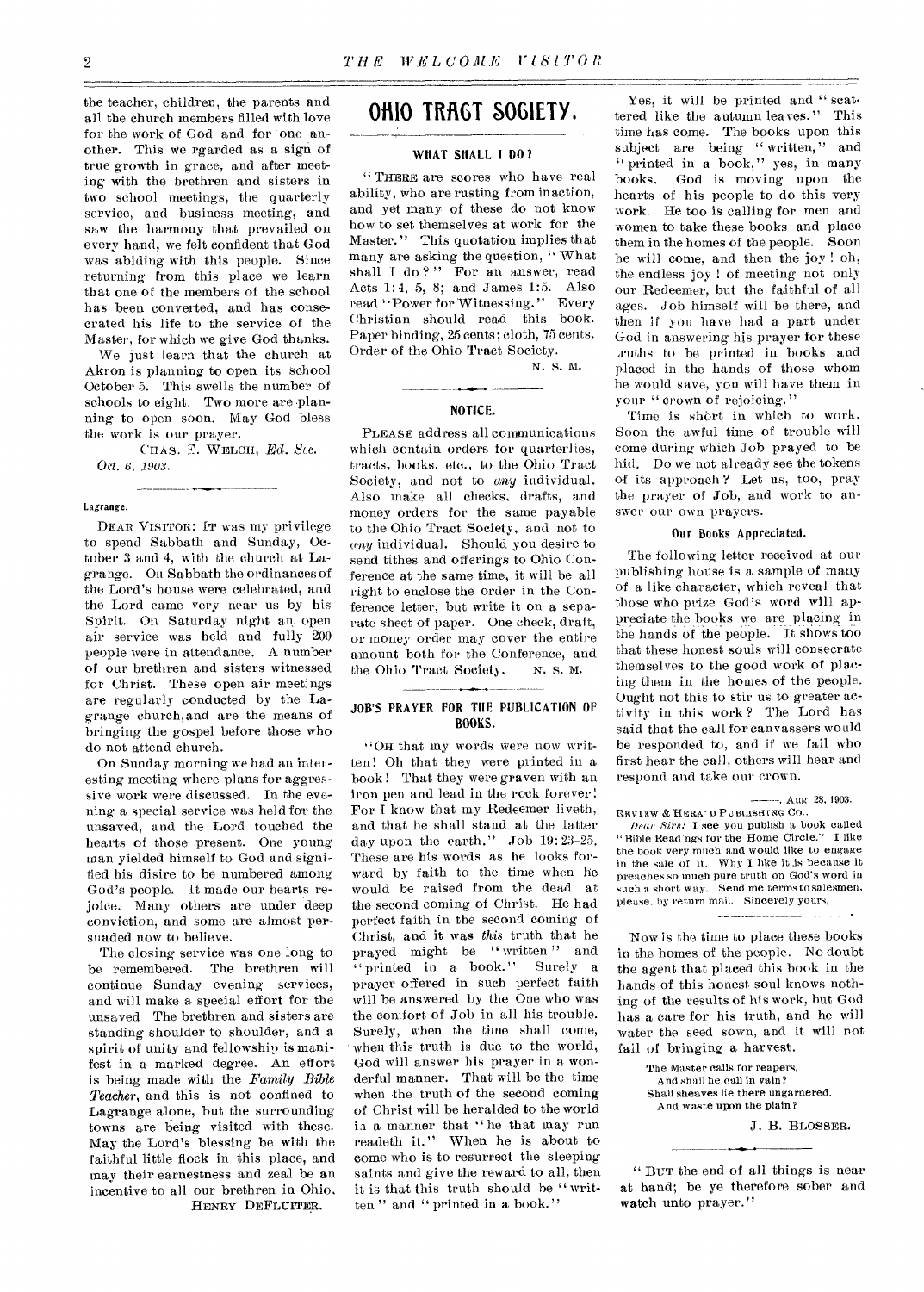## **LDUOTIONRID.**

'Ss "The time has come when no physical, mental, or moral power is to be wasted."

#### HOW TO AVOID TYPHOID.

TYPHOID germs may be transmitted from four sources: 1. Contagion. 2. Infection of water. 3. Infection of food. 4. Contamination of the soil.

1. Contagion.—The possibility of the direct transmission through the air from one person to another must be acknowledged. The nurses and attendants who have to do with the body linen of the patient are alone liable to direct infection. Authentic cases of this nature of infection are on record.

2. Infection of water is, without doubt, the most frequent mode of conveyance. In large cities the prevaleace of typhoid fever is directly proportionate to the inefficiency of the drainage and water supply.

There is no truer index to the sanitary condition of a community than the report of the number of cases which contracted this disease. With the great improvement in drainage the mortality in many cities has been reduced one-half. it is now so well recognized that the impurities of water which are chiefly dangerous to man are of organic germ origin, that in examining water which is suspected of being the cause of a typhoid epidemic a chemical analysis of the nitrates present, unaccompanied by a satisfactory bacteriological examination, is utterly worthless. The subject is not confined to water alone, but includes ice as well, for many of the germs and organic impurities of water are not destroyed by freezing, and impure ice added to pure water contaminates it. This is particularly true of the typhoid germ.

The object of boiling the water which is to be used for drinking purposes is to free it from all Organic impurities. There are no forms of germs which are not killed by a longer or shorter exposure to the temperature of boiling water. The process consists in the application of heat to water in sufficient degree to expand the air which the water naturally absorbs, and cause it to rise to the surface in bubbles. If now the water contains gasses of decomposition they are expelled and.the odor is very foul immediately before the boiling point is reached. When the water is cooled and drunk, it is found to taste flat or insipid. This is due to the lessened amount of oxygen in the

water which has been expelled by the boiling. It may be freshened by pouring it through the air from one vessel to another and thereby mixing the water with the oxygen again.

3. Milk is the most frequent source of food infection. The germs undergo rapid development without changing the appearance of the milk. Milk may be contaminated by infected water used in cleansing the cans. Typhoid germs may be conveyed upon raw vegetables and fruits which have been washed in contaminated water. Oysters, as is well known, may become infected during the process of fattening. A fly which has alighted on the linen of a typhoid patient may contaminate milk or other food. These insects are admirably adapted to convey infection from their great numbers and incessant activity, as well as their numerous feet.

4. Contamination of the Soil.—Filth, bad sewers or cesspools cannot in themselves cause typhoid fever, but they furnish the conditions suitable for the preservation of the germ and ultimately for its propagation.— *The*  Housekeeper.

## THE FORMER DAYS.

## A Lost Sheep found.

To show the depth of the disappointment of 1844, I will relate one incident. There was a man by the name of Rhodes in the First Message who was-so bitterly disappointed by the passing of the time that he went off into the woods and stayed by himself, not wishing to see any one. It was not long until some of his brethren accepted the Third Message and, knowing of his feelings and course, were anxious to rescue him. So finally several of them started into the. wilderness to find him, and were successful; but he was not particularly glad to see them. They commenced telling him about the new light they had found, but be cared little for the `• Third Message " or any other. But they. persisted in talking and praying with him for hours.

Finally he consented to leave his hermit retreat, and go back to the haunts of men. They started to retrace their steps, but the day was so far advanced that before they could get out of the woods night was coming on. There was no path, and as darkness closed around them, farther advance was impossible. What should they do? There was' only one thing they could do, and that was to earnestly plead with God to deliver them out of their difficulty. As they arose from prayer, they noticed a light at a short distance. They went toward it and it moved; they followed, and the light advanced; and in this way they were led out of the wilderness.<br>This man Rhodes

This man Rhodes afterwards preached the Third Angel's Message. I saw him a number of times. and heard him preach. " For thus saith the Lord God: behold, 1 myself, even I, will search for my sheep, and will seek them out. As a shepherd seeketh out his flock in the day that he is among his sheep that are scattered abroad, so will I seek out my sheep, and I will deliver them out of all places whither they have been scattered in the cloudy and dark day." Eze. 34: 11, 12 (R. V.)

D. IIILDRETH.

#### WHAT PARENTS SHOULD TEACH.

SOME one has well said that " true education for boys and girls teaches what they ought to know when they become men and women." There are numberless schools and colleges at the present time, all of which claim to teach 'everything necessary to -make cultured men and women of their puples. But there are some things which boys and girls must be taught, if their after lives are to amount to much, which are not in the curriculum of any school or college.

*First.—They* must be taught to be honest and truthful and genuine. This is very essenital, for a child would better have not book learning than to be versed in all the "isms," and at the same time be false, fickle and untrustworthy.

Second.—They must be taught to be pure in thought, word and deed—pure in mind and body.

*Third.*—They must be taught to be polite. Nice manners are invaluable; the charm of politeness cannot be overestimated. It is rarely acquired in mature life. Old men and women who try to become gentlemen and ladies have some sad lessons to learn. It is hard for some to realize the importance of good manners at home and on all occasions. Only by the automatic practice of every-day forms during the years of childhood can men and women ever hope for the unconscious ease which in maturity is the first flowers of good manners.

*.Fourth.—They* must be taught to be self-reliant and self-helpful and industrious, if they are to grow into independent and fearless men and women, able to stand alone and to overcome obstacles.

When these truths are impressed on the plastic minds of our boys and girls they will have learned the most important lessons of life, and will have a good foundation for all other kinds knowledge.—Sel.